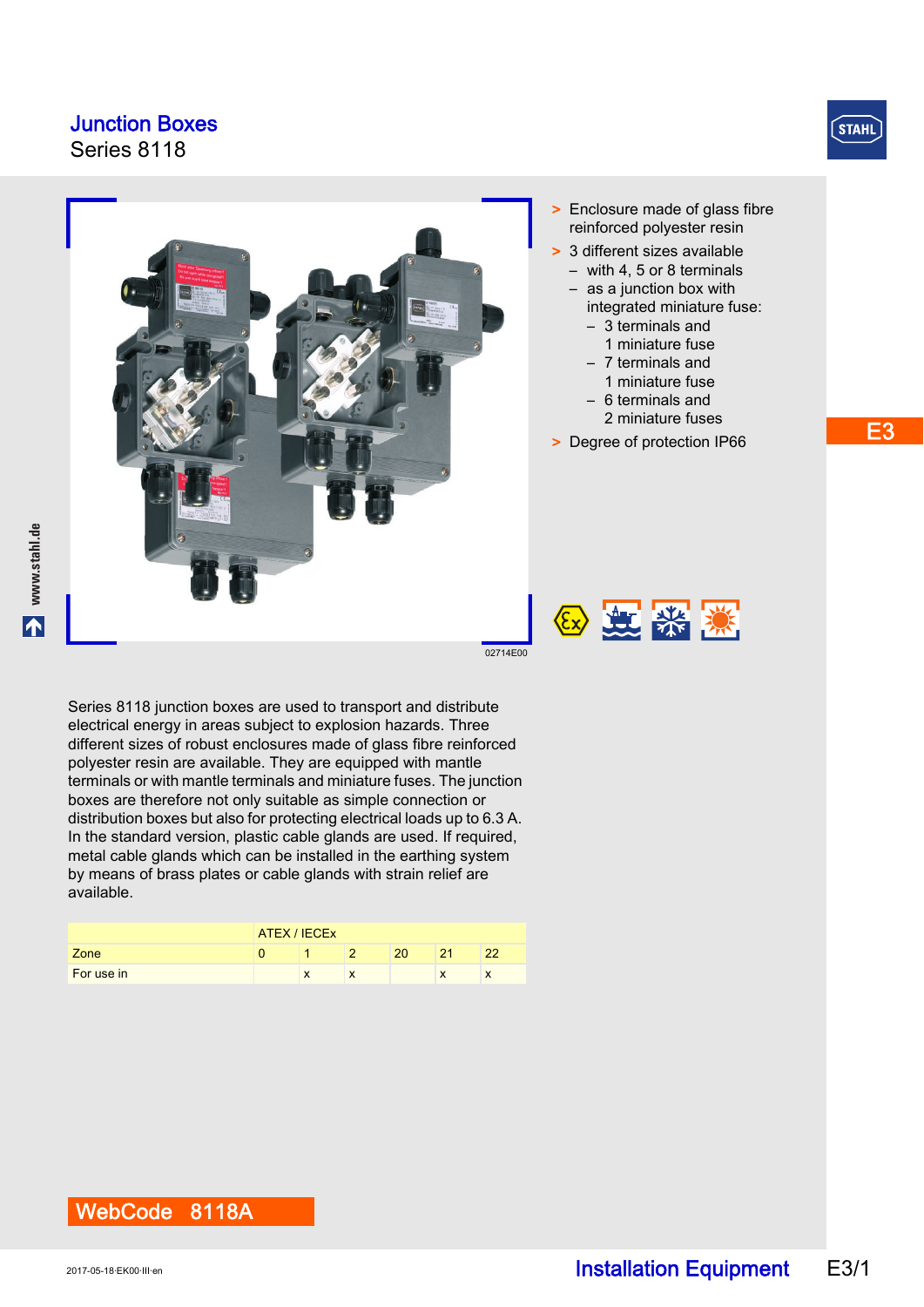Series 8118

| <b>Selection Table</b>             |                                               |              |                                                     |                                                     |                           |                        |        |  |
|------------------------------------|-----------------------------------------------|--------------|-----------------------------------------------------|-----------------------------------------------------|---------------------------|------------------------|--------|--|
| Version                            |                                               | Cable glands |                                                     |                                                     |                           | Order number           | Weight |  |
|                                    |                                               | Position     | Holes                                               | Cable glands                                        | Stopping<br>plug          |                        |        |  |
|                                    |                                               |              |                                                     |                                                     |                           |                        | kg     |  |
| Ex e version<br>size 1             | 05349E00<br>4 terminals                       | 09147E00     |                                                     | $3 \times M20 \times 1.5$ $2 \times M20 \times 1.5$ | $1 \times M20 \times 1.5$ | 8118/111-401           | 0.280  |  |
| 01656E00                           | 05576E00<br>5 terminals                       | 09148E00     |                                                     | 4 x M20 x 1.5 3 x M20 x 1.5                         | $1 \times M20 \times 1.5$ | 8118/111-503           | 0.300  |  |
|                                    | number of terminals<br>according to the order |              | number of<br>holes acc. to<br>order                 |                                                     |                           | 8118/111-.99           |        |  |
| Ex i version<br>size 1             |                                               | 09147E00     | 3 x M20 x 1.5 2 x M20 x 1.5                         |                                                     | 1 x M20 x 1.5             | 8118/211-401           | 0.280  |  |
|                                    | 05349E00<br>4 terminals                       | 09148E00     | 4 x M20 x 1.5 3 x M20 x 1.5                         |                                                     | 1 x M20 x 1.5             | 8118/211-403           | 0.330  |  |
| 01548E00                           | number of terminals<br>according to the order |              | number of<br>holes acc. to<br>order                 | acc. to order                                       | acc. to order             | 8118/211-.99           | 0.336  |  |
| Ex e version<br>size 2             |                                               | 09149E00     | $4 \times M25 \times 1.5$ 3 $\times M25 \times 1.5$ |                                                     | $1 \times M25 \times 1.5$ | 8118/121-805           | 0.570  |  |
|                                    | 05348E00<br>8 terminals                       | 09151E00     | 6 x M20 x 1.5 4 x M20 x 1.5                         |                                                     | 2 x M20 x 1.5             | 8118/121-806           | 0.560  |  |
| 01655E00                           |                                               | 09151E00     |                                                     | $6 \times M25 \times 1.5$ 4 $\times M25 \times 1.5$ | $2 \times M25 \times 1.5$ | 8118/121-807           | 0.600  |  |
|                                    |                                               | 09153E00     | $4 \times M25 \times 1.5$ $4 \times M25 \times 1.5$ |                                                     | $-$                       | 8118/121-538           | 0.625  |  |
|                                    | 05576E00<br>5 terminals                       | 09150E00     | $2 \times M25 \times 1.5$ 2 $\times M25 \times 1.5$ |                                                     | $ -$                      | 8118/121-539           | 0.600  |  |
|                                    | number of terminals<br>according to the order |              | number of<br>holes acc. to<br>order                 |                                                     |                           | 8118/121-.99           |        |  |
|                                    | 05348E00<br>8 terminals                       | 09149E00     | $3 \times M25 \times 1.5$ -*                        |                                                     | 3 x M25 x 1.5             | 8118/121-<br>$804 - 2$ | 0.750  |  |
| Ex i version<br>size 2<br>10549E00 | 05348E00<br>8 terminals                       |              | number of<br>holes acc. to<br>order                 | acc. to order                                       | acc. to order             | 8118/221-899           | 0.500  |  |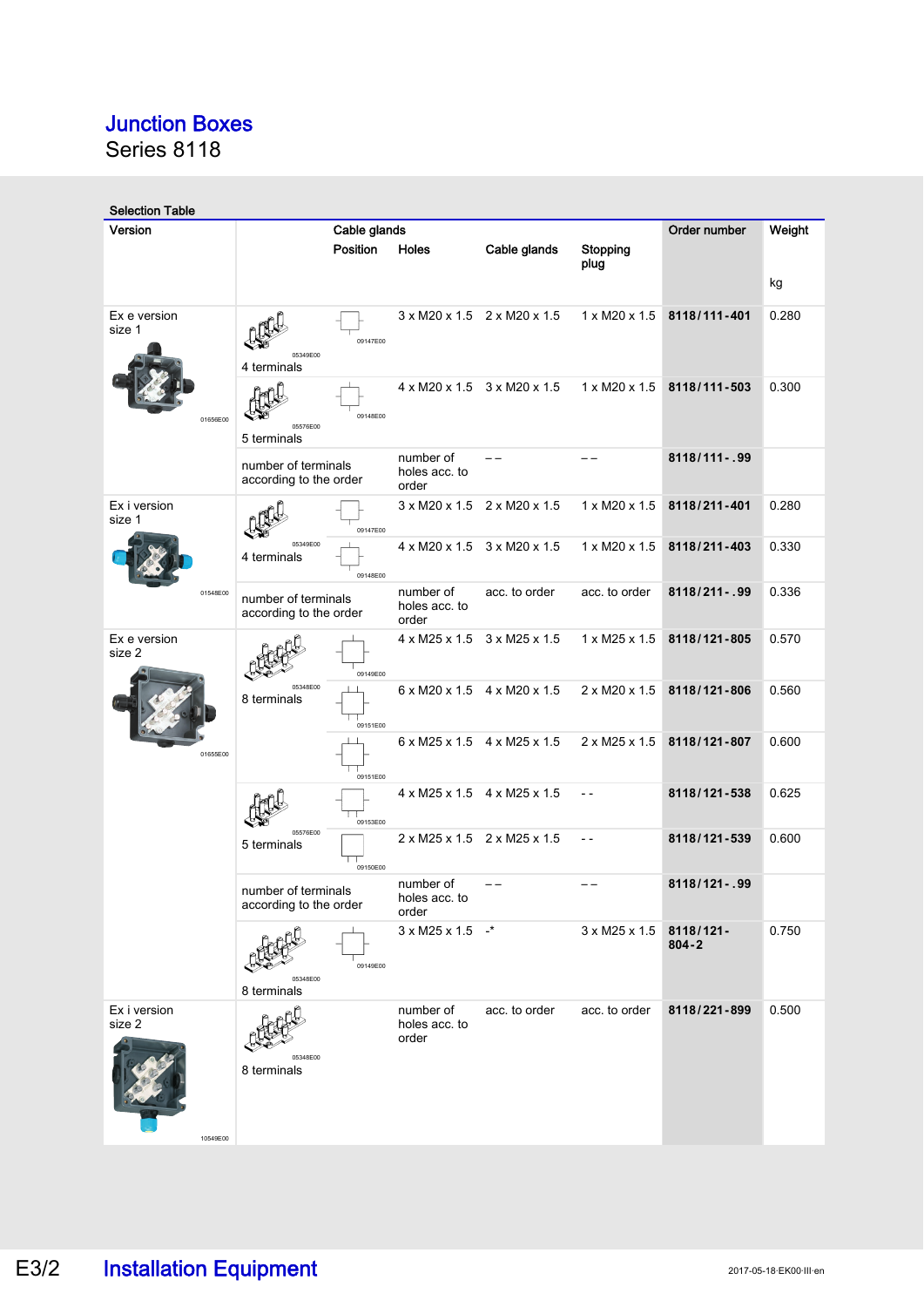Series 8118

| <b>Selection Table</b>             |                                                                                                                                                                                            |                                     |                                                     |                  |                           |        |  |
|------------------------------------|--------------------------------------------------------------------------------------------------------------------------------------------------------------------------------------------|-------------------------------------|-----------------------------------------------------|------------------|---------------------------|--------|--|
| Version                            | Cable glands<br>Position                                                                                                                                                                   |                                     |                                                     |                  | Order number              | Weight |  |
|                                    |                                                                                                                                                                                            | Holes                               | Cable glands                                        | Stopping<br>plug |                           |        |  |
|                                    |                                                                                                                                                                                            |                                     |                                                     |                  |                           | kg     |  |
| Ex e version<br>size 3             | 09155E00<br>05348E00                                                                                                                                                                       |                                     | $6 \times M32 \times 1.5$ 4 $\times M32 \times 1.5$ | 2 x M32 x 1.5    | 8118/131-811              | 0.850  |  |
|                                    | 8 terminals<br>09154E00                                                                                                                                                                    |                                     | 8 x M25 x 1.5 6 x M25 x 1.5                         | 4 x M25 x 1.5    | 8118/131-814              | 0.850  |  |
| 01654E00                           | Number of terminals and<br>fuses acc. to order                                                                                                                                             | number of<br>holes acc. to<br>order |                                                     |                  | 8118/131-.99              |        |  |
|                                    | 09156E00<br>05348E00<br>8 terminals                                                                                                                                                        | $4 \times M25 \times 1.5$ -*        |                                                     | 4 x M25 x 1.5    | $8118/131 -$<br>$842 - 2$ | 0.980  |  |
| Ex i version<br>size 3<br>10550E00 | 05348F00<br>8 terminals                                                                                                                                                                    | number of<br>holes acc. to<br>order | acc. to order                                       | acc. to order    | 8118/231-899              | 0.612  |  |
| Ex e version<br>size 1<br>01652E00 | 09148E00<br>05384E00<br>3 terminals +<br>1 fuse                                                                                                                                            |                                     | 4 x M20 x 1.5 2 x M20 x 1.5                         | 2 x M20 x 1.5    | 8118/113-303              | 0.330  |  |
| Ex e version<br>size 2             | Number of terminals and<br>fuses acc. to order                                                                                                                                             | number of<br>holes acc. to<br>order |                                                     |                  | 8118/123-.99              |        |  |
| 01650E00<br>Note                   | Standard: cable glands, Series 8161                                                                                                                                                        |                                     |                                                     |                  |                           |        |  |
|                                    | Option: metal cable glands with brass plate<br>A non-standard arrangement is possible when using cable glands of the Series 8161 as well as<br>when using cable glands with strain relief. |                                     |                                                     |                  |                           |        |  |
|                                    | Cable glands and stopping plugs are enclosed separately.                                                                                                                                   |                                     |                                                     |                  |                           |        |  |
|                                    | The fuse must be ordered separately.                                                                                                                                                       |                                     |                                                     |                  |                           |        |  |

 $STAHL$ 

E<sub>3</sub>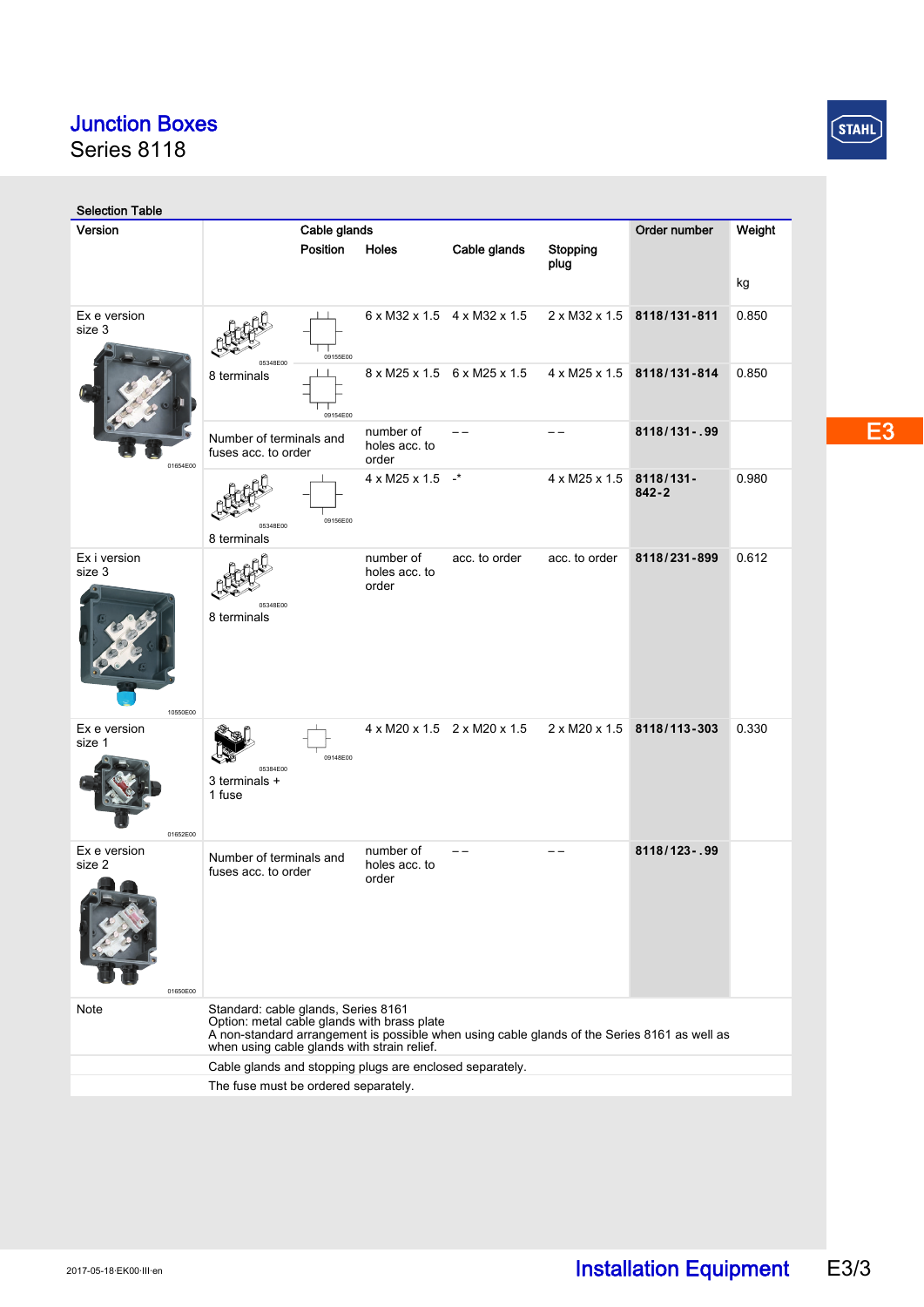Series 8118

| <b>Explosion Protection</b>               |                                                                     |                                                                                     |                   |                                                                                                 |                                                                                              |  |  |
|-------------------------------------------|---------------------------------------------------------------------|-------------------------------------------------------------------------------------|-------------------|-------------------------------------------------------------------------------------------------|----------------------------------------------------------------------------------------------|--|--|
| Global (IECEx)                            |                                                                     |                                                                                     |                   |                                                                                                 |                                                                                              |  |  |
| <b>Versions</b>                           |                                                                     | junction box without miniature fuse                                                 |                   | junction box with miniature fuse                                                                |                                                                                              |  |  |
| Type                                      | 8118/.11                                                            | 8118/.21                                                                            | 8118/113          | 8118/123                                                                                        |                                                                                              |  |  |
| Gas and dust                              | IECEx PTB 06.0026                                                   | IECEx PTB 06.0026                                                                   |                   |                                                                                                 |                                                                                              |  |  |
|                                           | Ex e                                                                | Ex e IIC T6  T4 Gb                                                                  |                   | $Ex$ e mb IIC $T^*$ Gb                                                                          |                                                                                              |  |  |
|                                           | Exi                                                                 | Ex e ia ib [ia Ga] IIA, IIB, IIC T6  T4 Gb<br>* depending on miniature fuse<br>used |                   |                                                                                                 |                                                                                              |  |  |
|                                           | Ex tb IIIC T80°C  T130°C Db                                         |                                                                                     |                   | Ex tb IIIC T80°C  T130°C Db                                                                     |                                                                                              |  |  |
| Europe (ATEX)                             |                                                                     |                                                                                     |                   |                                                                                                 |                                                                                              |  |  |
| <b>Versions</b>                           |                                                                     | junction box without miniature fuse                                                 |                   | junction box with miniature fuse                                                                |                                                                                              |  |  |
| Type                                      | 8118/.11                                                            | 8118/.21                                                                            | 8118/.31          | 8118/113                                                                                        | 8118/123                                                                                     |  |  |
| Gas and dust                              | PTB 99 ATEX 3103                                                    |                                                                                     |                   | PTB 99 ATEX 3103                                                                                |                                                                                              |  |  |
|                                           | Ex e                                                                |                                                                                     |                   | $\langle \overline{x} \rangle$ II 2 G Ex e mb IIC T* Gb                                         |                                                                                              |  |  |
|                                           | Exi<br>T6  T4 Gb                                                    | Ex il 2 G Ex e ia ib [ia Ga] IIA, IIB, IIC                                          |                   | * depending on miniature fuse<br>used                                                           |                                                                                              |  |  |
|                                           |                                                                     | ⓒ II 2 D Ex tb IIIC T80°C  T130°C Db                                                |                   |                                                                                                 | $\langle \overline{\mathbb{Q}} \rangle$ II 2 D Ex tb IIIC T80°C  T130°C Db                   |  |  |
| Certifications and certificates           |                                                                     |                                                                                     |                   |                                                                                                 |                                                                                              |  |  |
| Certificates                              |                                                                     | Russia (TR), Ukraine (TR), Belarus (TR)                                             |                   |                                                                                                 | IECEx, ATEX, Brazil (INMETRO), China (China-Ex), India (PESO), Kazakhstan (TR), Korea (KCs), |  |  |
| <b>Technical Data</b>                     |                                                                     |                                                                                     |                   |                                                                                                 |                                                                                              |  |  |
| <b>Electrical data</b>                    |                                                                     |                                                                                     |                   |                                                                                                 |                                                                                              |  |  |
| <b>Versions</b>                           |                                                                     | junction box without miniature fuse                                                 |                   | junction box with miniature fuse                                                                |                                                                                              |  |  |
| Type                                      | 8118/.11                                                            | 8118/.21                                                                            | 8118/.31          | 8118/113                                                                                        | 8118/123                                                                                     |  |  |
| Rated operational voltage                 | 550 V                                                               | 750 V                                                                               | 750 V             | 250 or 500 V.<br>depending on miniature fuse used                                               |                                                                                              |  |  |
| <b>Connection Terminals</b>               |                                                                     |                                                                                     |                   |                                                                                                 |                                                                                              |  |  |
| Current carrying                          | max. 24 A                                                           | max. 32 A                                                                           | max. 44 A         | max. 24 A                                                                                       | max. 32 A                                                                                    |  |  |
| capacity at conductor<br>cross-section of | 4 mm <sup>2</sup>                                                   | $6 \text{ mm}^2$                                                                    | $10 \text{ mm}^2$ | 4 mm <sup>2</sup>                                                                               | $6 \text{ mm}^2$                                                                             |  |  |
| Max. number of miniature<br>fuses         | $-$                                                                 | $ -$                                                                                | $ -$              | 1 x 8560                                                                                        | 2 x 8560                                                                                     |  |  |
| <b>Ambient conditions</b>                 |                                                                     |                                                                                     |                   |                                                                                                 |                                                                                              |  |  |
| Ambient temperature                       | Ex e:                                                               | $-20$ + 55 °C<br>$-60$ + 55 °C with special cable glands                            |                   |                                                                                                 |                                                                                              |  |  |
|                                           | $-20$ + 75 °C<br>$Ex$ i:<br>$-60$ + 75 °C with special cable glands |                                                                                     |                   |                                                                                                 |                                                                                              |  |  |
| Mechanical data                           |                                                                     |                                                                                     |                   |                                                                                                 |                                                                                              |  |  |
| Degree of protection                      | IP66                                                                |                                                                                     |                   |                                                                                                 |                                                                                              |  |  |
| Material                                  |                                                                     |                                                                                     |                   |                                                                                                 |                                                                                              |  |  |
| Enclosure                                 |                                                                     | flame retardant acc. to IEC/EN 60695, UL 94, ASTM D635                              |                   | glass fibre reinforced polyester resin, dark grey similar to RAL 7012, impact resistance > 7 J, |                                                                                              |  |  |
| Seal                                      | EPDM or silicone, foamed                                            |                                                                                     |                   |                                                                                                 |                                                                                              |  |  |
| Cover lock                                | with captive M4 stainless steel combo head screws or                |                                                                                     |                   |                                                                                                 |                                                                                              |  |  |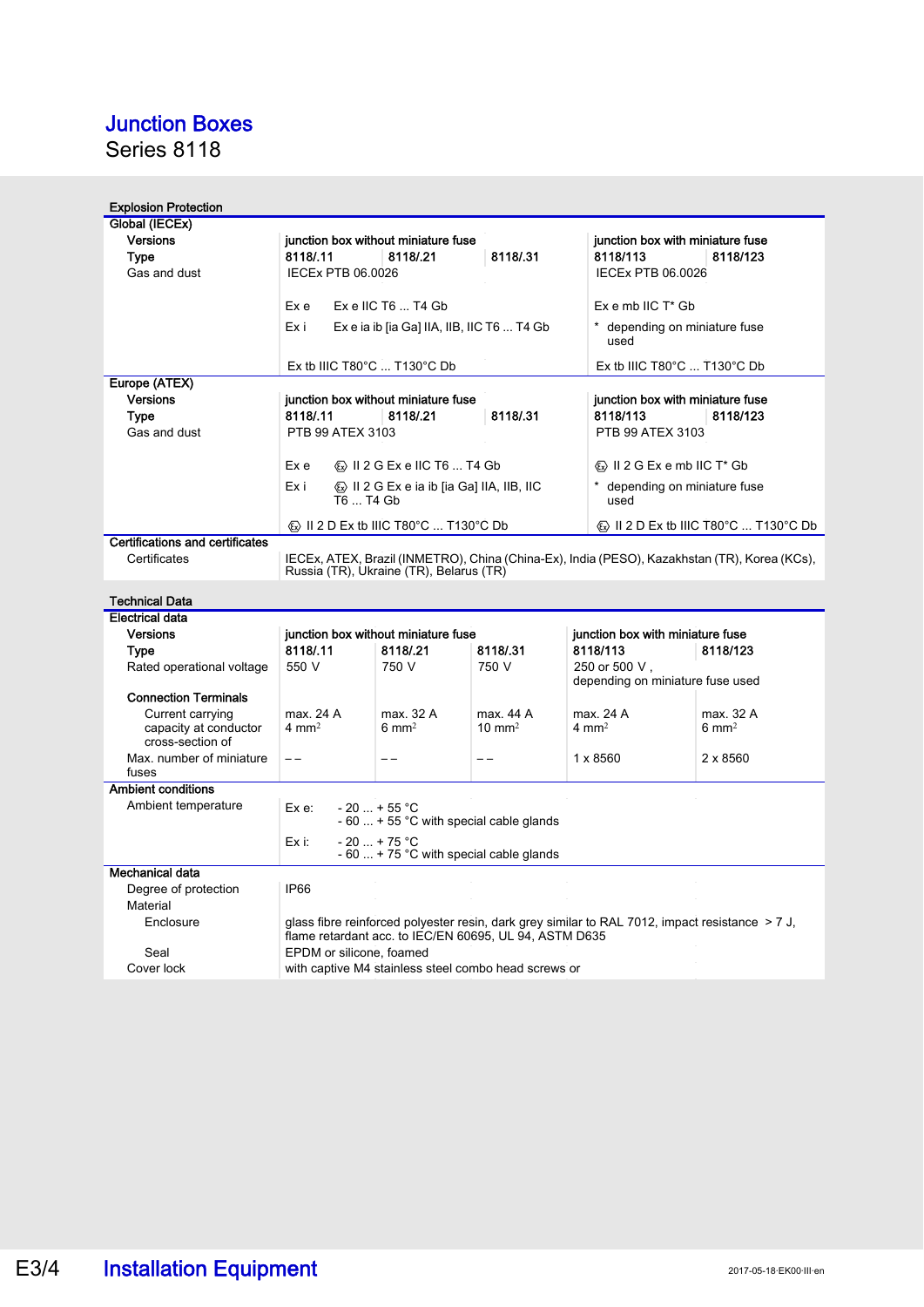Series 8118

### Technical Data

| Mounting / Installation         |                                                                                       |                                                                                                       |                         |                                                                                       |                                                                                                          |  |  |
|---------------------------------|---------------------------------------------------------------------------------------|-------------------------------------------------------------------------------------------------------|-------------------------|---------------------------------------------------------------------------------------|----------------------------------------------------------------------------------------------------------|--|--|
| <b>Versions</b>                 |                                                                                       | junction box without miniature fuse                                                                   |                         |                                                                                       | junction box with miniature fuse                                                                         |  |  |
| <b>Type</b>                     | 8118/11                                                                               | 8118/.21                                                                                              | 8118/.31                | 8118/113                                                                              | 8118/123                                                                                                 |  |  |
| Cable gland                     |                                                                                       |                                                                                                       |                         |                                                                                       |                                                                                                          |  |  |
| Standard                        | Cable glands, series 8161 and stopping plugs,<br>series 8290 are enclosed separately. |                                                                                                       |                         | Cable glands, series 8161 and stopping<br>plugs, series 8290 are enclosed separately. |                                                                                                          |  |  |
|                                 | $3 \times M20$<br>$4 \times M20$                                                      | $6 \times M20$<br>4 x M25<br>6 x M25                                                                  | 8 x M25<br>6 x M32      |                                                                                       |                                                                                                          |  |  |
| Special version                 |                                                                                       | Holes according to order. Metal cable glands with<br>brass plates or cable entry glands are possible. |                         |                                                                                       | Holes according to order.<br>Metal cable glands with brass plates or<br>cable entry glands are possible. |  |  |
| <b>Connection Terminals</b>     |                                                                                       |                                                                                                       |                         |                                                                                       |                                                                                                          |  |  |
| Type of terminals               | mantle<br>terminals                                                                   | mantle<br>terminals                                                                                   | mantle<br>terminals     | mantle<br>terminals                                                                   | mantle<br>terminals                                                                                      |  |  |
| Max. number                     | 4 or 5                                                                                | 5 or 8                                                                                                | 8                       | 3 when using<br>1 miniature fuse                                                      | 7 when using<br>1 miniature fuse,<br>6 when using<br>2 miniature fuses                                   |  |  |
| Max. conductor<br>cross-section | $4 \text{ mm}^2$ solid                                                                | $6 \text{ mm}^2$ solid                                                                                | $10 \text{ mm}^2$ solid | $4 \text{ mm}^2$ solid                                                                | $6 \text{ mm}^2$ solid                                                                                   |  |  |
|                                 |                                                                                       |                                                                                                       |                         |                                                                                       |                                                                                                          |  |  |

#### Accessories and Spare Parts

| Designation                | <b>Figure</b> | <b>Description</b>                                                                  |                                 |            |            | Art. no. | Weight |
|----------------------------|---------------|-------------------------------------------------------------------------------------|---------------------------------|------------|------------|----------|--------|
|                            |               |                                                                                     |                                 |            |            |          | kg     |
| Brass plate<br>with thread |               | for earth continuity when using metal glands;<br>threads are cut acc. to order      |                                 |            |            |          |        |
|                            | 05735E00      | for cable<br>glands                                                                 | can be installed into enclosure |            |            |          |        |
|                            |               |                                                                                     | Size 1                          | Size 2     | Size 3     |          |        |
|                            |               | $1 \times M20 \times 1.5$                                                           | Side C / D                      | Side C / D | Side C / D | 133208   | 0.030  |
|                            |               | $1 \times M25 \times 1.5$<br>$1 \times M32 \times 1.5$<br>$2 \times M20 \times 1.5$ |                                 | Side $C/D$ | Side C / D | 133182   | 0.060  |
|                            |               | $2 \times M25 \times 1.5$                                                           |                                 | Side $C/D$ | Side $C/D$ | 133198   | 0.080  |
|                            |               | $2 \times M32 \times 1.5$                                                           |                                 |            | Side C / D | 133202   | 0.140  |
| Cross connector            | 05353E00      |                                                                                     |                                 | 8118/.1.   |            | 133348   | 0.002  |
|                            |               |                                                                                     |                                 | 8118/.2.   |            | 133366   | 0.003  |
|                            |               |                                                                                     |                                 | 8118/.3.   |            | 133385   | 0.005  |
|                            |               | for bridging 2 side by side mantle terminals                                        |                                 |            |            |          |        |

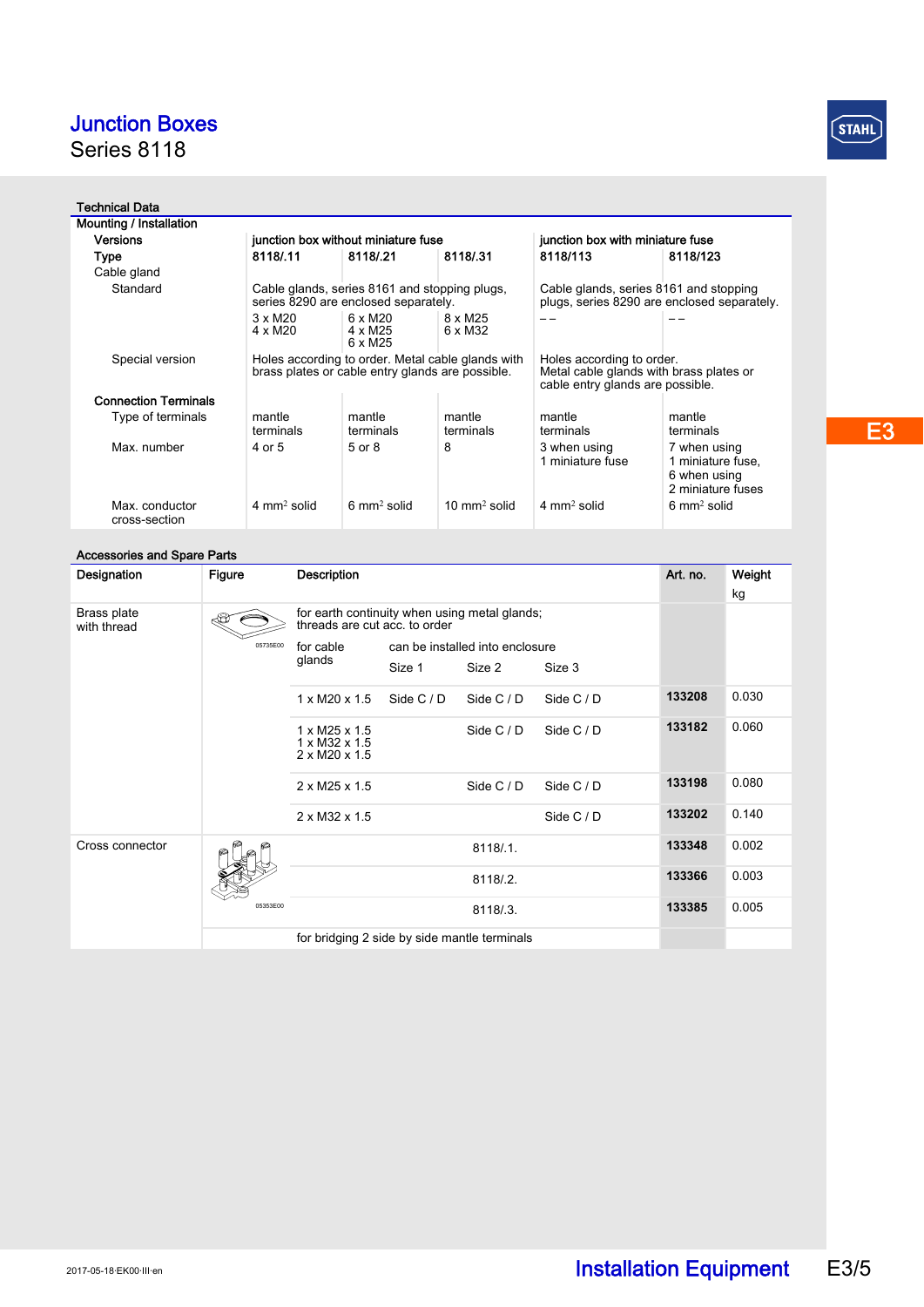Series 8118

| <b>Accessories and Spare Parts</b> |               |                   |                 |              |              |
|------------------------------------|---------------|-------------------|-----------------|--------------|--------------|
| Designation                        | <b>Figure</b> | Description       |                 | Order number | Weight<br>kg |
| Fuse                               |               | 8560/51, 250 V UC | Packaging units |              |              |
|                                    |               | $I_N[A]$          | [pieces]        |              |              |
|                                    | 05736E00      | 0.032             | 5               | 8560/51-4021 | 0.210        |
|                                    |               | 0.05              | 5               | 8560/51-4031 | 0.210        |
|                                    |               | 0.063             | $\sqrt{5}$      | 8560/51-4041 | 0.210        |
|                                    |               | 0.08              | 5               | 8560/51-4051 | 0.210        |
|                                    |               | 0.1               | $\sqrt{5}$      | 8560/51-4061 | 0.210        |
|                                    |               | 0.125             | $\sqrt{5}$      | 8560/51-4071 | 0.210        |
|                                    |               | 0.16              | 5               | 8560/51-4081 | 0.210        |
|                                    |               | 0.2               | 5               | 8560/51-4091 | 0.210        |
|                                    |               | 0.25              | 5               | 8560/51-4101 | 0.210        |
|                                    |               | 0.315             | $\sqrt{5}$      | 8560/51-4111 | 0.210        |
|                                    |               | 0.4               | $\sqrt{5}$      | 8560/51-4131 | 0.210        |
|                                    |               | 0.5               | $\mathbf 5$     | 8560/51-4141 | 0.210        |
|                                    |               | 0.63              | $\sqrt{5}$      | 8560/51-4151 | 0.210        |
|                                    |               | 0.8               | 5               | 8560/51-4171 | 0.210        |
|                                    |               | 1.0               | 5               | 8560/51-4181 | 0.210        |
|                                    |               | 1.25              | $\sqrt{5}$      | 8560/51-4191 | 0.210        |
|                                    |               | 2.0               | $\sqrt{5}$      | 8560/51-4222 | 0.210        |
|                                    |               | 4.0               | 5               | 8560/51-4252 | 0.210        |
|                                    |               | 8560/61, 500 V UC | Packaging units |              |              |
|                                    |               | $I_N[A]$          | [pieces]        |              |              |
|                                    |               | 0.08              | 5               | 8560/61-4051 | 0.210        |
|                                    |               | 0.1               | 5               | 8560/61-4061 | 0.210        |
|                                    |               | 0.125             | 5               | 8560/61-4071 | 0.210        |
|                                    |               | 0.2               | 5               | 8560/61-4091 | 0.210        |
|                                    |               | 0.25              | $\sqrt{5}$      | 8560/61-4101 | 0.210        |
|                                    |               | 0.315             | 5               | 8560/61-4111 | 0.210        |
|                                    |               | 0.4               | $\mathbf 5$     | 8560/61-4131 | 0.210        |
|                                    |               | 0.5               | 5               | 8560/61-4141 | 0.210        |